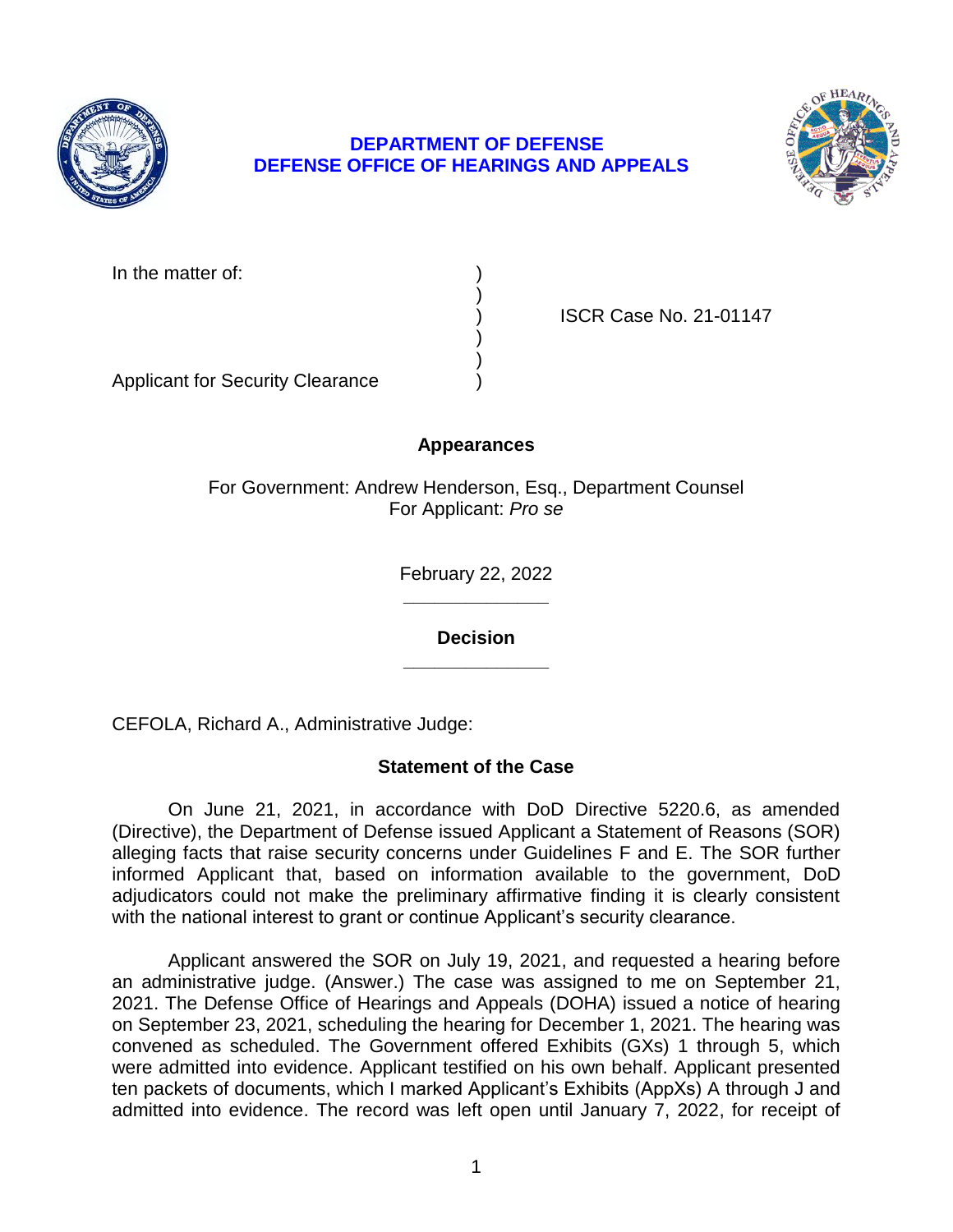additional documentation. On December 17, 2021, Applicant offered AppXs K and L, which were admitted into evidence. DOHA received the transcript of the hearing (TR) on December 9, 2021.

## **Findings of Fact**

 Applicant initially admitted to SOR allegation ¶ 1.a. but later disputed and denied it. He also denied all the remaining allegations in the SOR. After a thorough and careful review of the pleadings, exhibits, and testimony, I make the following findings of fact.

 (TR at page 13 line 23 to page 17 line 14.) He is unmarried, and has no children. (TR at page 34 lines 17~21.) Applicant attributes the alleged, past-financial difficulties to brief periods of unemployment. (TR at page 13 line 23 to page 17 line 14.) In October 0f 2021, he completed a credit counseling course. (TR at page 22 line 1 to page 23 line Applicant is 41-years-old, and is seeking employment with a defense contractor. 22, and AppX F.)

## **Guideline F - Financial Considerations**

1.a. Applicant now denies an alleged past-due debt to Creditor A in the amount of about \$14,670, as the result of a vehicle accident. His car "was totaled, . . . [and] the insurance . . . had paid off the car" loan. (TR at page 17 line 25 to page 19 line 5.) This testimony is supported by documentation from Creditor A showing the "Amount Reaming" as "\$0." (AppX K at page 2.) This allegation is found for Applicant.

1.b. and 1,c. Applicant denies that he has past-due student loans totaling about \$10,986. (TR at page 19 line 6 to page 21 line 3.) This testimony is supported by credit reports submitted by both the Government and Applicant, which show he is current with his student loans. (GX 5, and AppX E at pages 10~11.) These allegations are found for Applicant.

1.d. Applicant denies an alleged past-due debt to Creditor D in the amount of about \$326. (TR at page 23 line 23 to page 26 line 7.) This testimony is supported by documentation from Creditor D showing that this loan "has been paid in full." (AppX B.) This allegation is found for Applicant.

1.e. Applicant denies an alleged past-due debt to Creditor E in the amount of about \$1,477. (TR at page 26 line 8 to page 27 line 6.) This testimony is supported by documentation from Creditor E showing "no record" in Creditor E's "system" related to Applicant. (AppX C.) This allegation is found for Applicant.

1.f. Applicant denies an alleged past-due debt to Creditor F in the amount of about \$260. (TR at page 27 lines 10~16.) This testimony is supported by documentation from Creditor F confirming "final payment," and that the account "is paid in full." (AppX D.) This allegation is found for Applicant.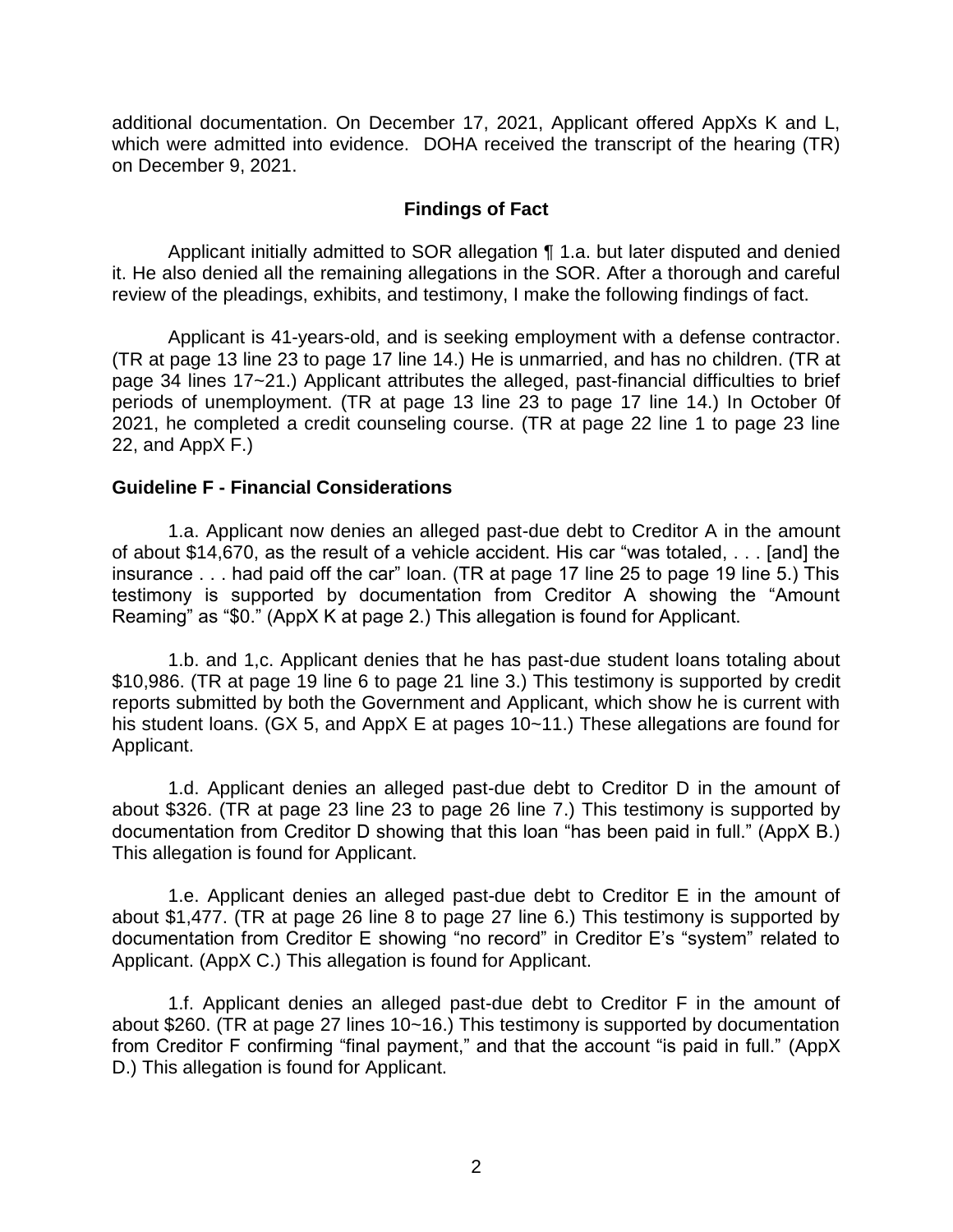#### **Guideline E - Personal Conduct**

2.a. Applicant denies any falsification of his December 2018 Electronic Questionnaires for Investigations Processing (e-QIP) as it relates to Section 26 and enquires as to financial delinquencies in the last seven years. (TR at page 29 line 22 to page 32 line 18, and GX 1 at page 35.) As noted above, in the findings for allegations 1.a.~1.f., Applicant was unaware of any past-due indebtedness when he executed his e-QIP, and, in fact, he has no past-due indebtedness. This allegation is found for Applicant.

#### **Policies**

 When evaluating an applicant's national security eligibility, the administrative judge must consider the adjudicative guidelines (AG). In addition to brief introductory explanations for each guideline, the adjudicative guidelines list potentially disqualifying conditions and mitigating conditions, which are to be used in evaluating an applicant's national security eligibility.

 These guidelines are not inflexible rules of law. Instead, recognizing the complexities of human behavior, administrative judges apply the guidelines in conjunction with the factors listed in AG ¶ 2 describing the adjudicative process. The commonsense decision. According to AG  $\P$  2(a), the entire process is a conscientious scrutiny of a number of variables known as the whole-person concept. The administrative judge must consider all available, reliable information about the person, administrative judge's overarching adjudicative goal is a fair, impartial, and past and present, favorable and unfavorable, in making a decision.

The protection of the national security is the paramount consideration. AG  $\P$  2(b) eligibility will be resolved in favor of the national security." In reaching this decision, I have drawn only those conclusions that are reasonable, logical, and based on the requires that "[a]ny doubt concerning personnel being considered for national security evidence contained in the record.

 Under Directive ¶ E3.1.14, the Government must present evidence to establish controverted facts alleged in the SOR. Directive ¶ E3.1.15 states the "applicant is responsible for presenting witnesses and other evidence to rebut, explain, extenuate, or mitigate facts admitted by the applicant or proven by Department Counsel, and has the ultimate burden of persuasion as to obtaining a favorable clearance decision."

 A person who applies for access to classified information seeks to enter into a fiduciary relationship with the Government predicated upon trust and confidence. This relationship transcends normal duty hours and endures throughout off-duty hours. The Government reposes a high degree of trust and confidence in individuals to whom it grants access to classified information. Decisions include, by necessity, consideration of the possible risk the applicant may deliberately or inadvertently fail to protect or safeguard classified information. Such decisions entail a certain degree of legally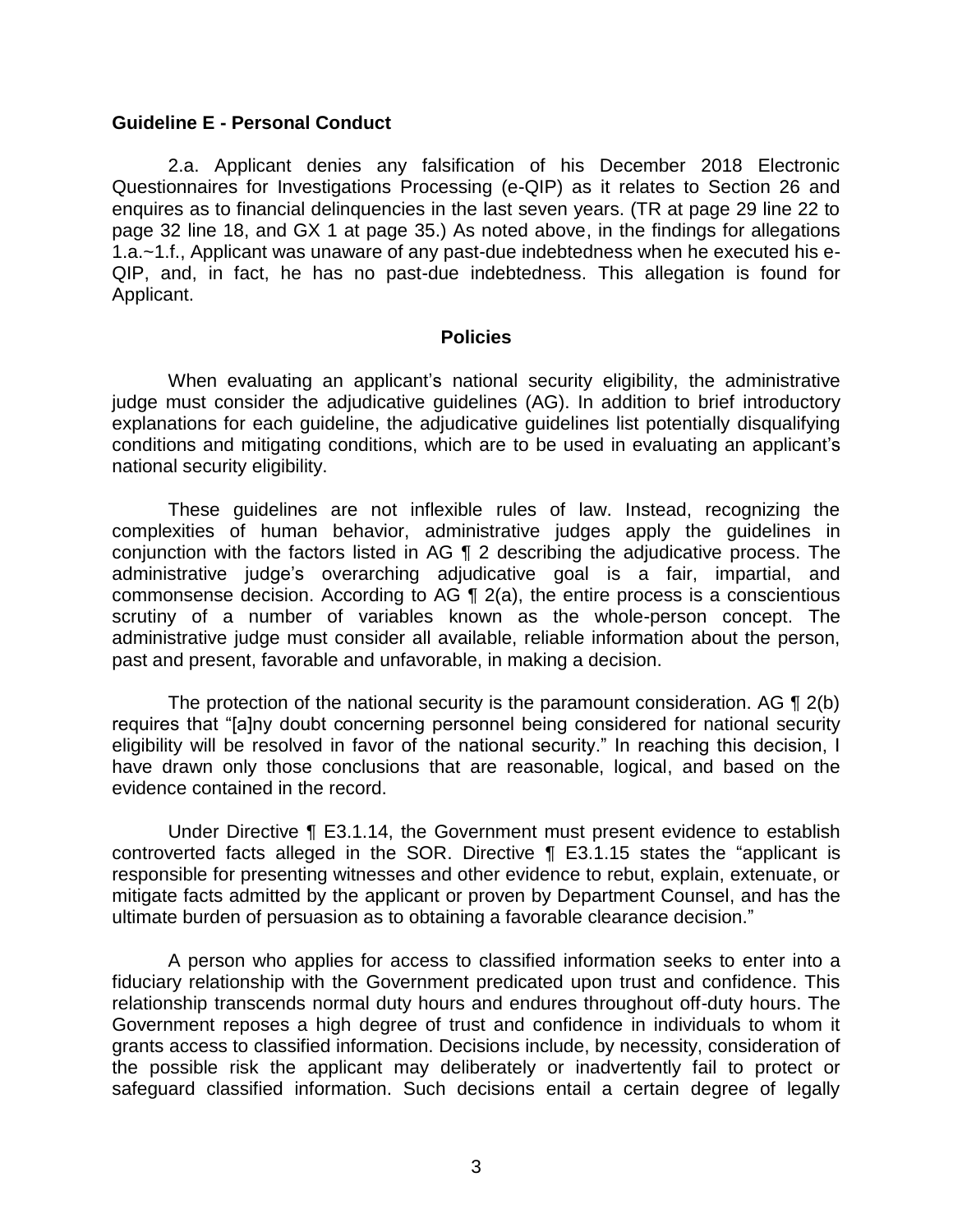permissible extrapolation as to potential, rather than actual, risk of compromise of classified information.

Section 7 of Executive Order (EO) 10865 provides that adverse decisions shall be "in terms of the national interest and shall in no sense be a determination as to the loyalty of the applicant concerned." *See also* EO 12968, Section 3.1(b) (listing multiple prerequisites for access to classified or sensitive information).

### **Analysis**

### **Guideline F - Financial Considerations**

 The security concern relating to the guideline for Financial Considerations is set out in AG ¶ 18:

Failure to live within one's means, satisfy debts, and meet financial obligations may indicate poor self-control, lack of judgment, or unwillingness to abide by rules and regulations, all of which can raise questions about an individual's reliability, trustworthiness, and ability to protect classified or sensitive information. Financial distress can also be caused or exacerbated by, and thus can be a possible indicator of, other issues of personnel security concern such as excessive gambling, mental health conditions, substance misuse, or alcohol abuse or dependence. An individual who is financially overextended is at greater risk of having to engage in illegal or otherwise questionable acts to generate funds. Affluence that cannot be explained by known sources of income is also a security concern insofar as it may result from criminal activity, including espionage.

 The guideline notes several conditions that could raise security concerns under AG ¶ 19. Two are potentially applicable in this case:

- (a) inability to satisfy debts; and
- (c) a history of not meeting financial obligations.

 Applicant, arguably, had some past-due indebtedness The evidence is sufficient to raise these disqualifying conditions.

AG  $\P$  20 provides conditions that could mitigate security concerns. I considered all of the mitigating conditions under AG ¶ 20 including:

 (a) the behavior happened so long ago, was so infrequent, or occurred doubt on the individual's current reliability, trustworthiness, or good under such circumstances that it is unlikely to recur and does not cast judgment;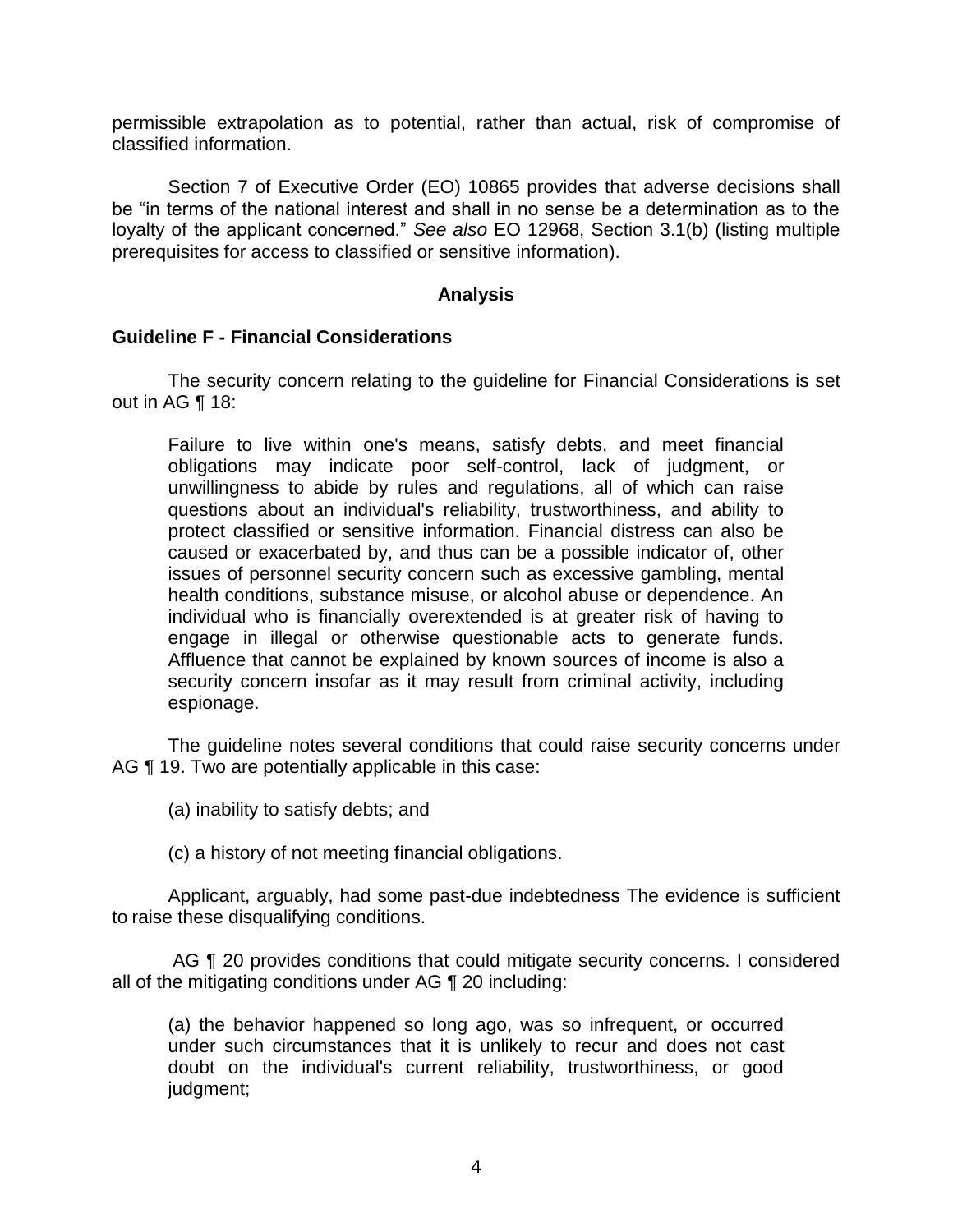(b) the conditions that resulted in the financial problem were largely beyond the person's control (e.g., loss of employment, a business downturn, unexpected medical emergency, a death, divorce or separation, clear victimization by predatory lending practices, or identity theft), and the individual acted responsibly under the circumstances;

(c) the individual has received or is receiving financial counseling for the problem from a legitimate and credible source, such as a non-profit credit counseling service, and there are clear indications that the problem is being resolved or is under control;

(d) the individual initiated and is adhering to a good-faith effort to repay overdue creditors or otherwise resolve debts;

(e) the individual has a reasonable basis to dispute the legitimacy of the past-due debt which is the cause of the problem and provides documented proof to substantiate the basis of the dispute or provides evidence of actions to resolve the issue.

 Whatever financial problems Applicant had, they are a thing of the past. He current with all his creditors, and has completed financial counseling. He has demonstrated that future financial problems are unlikely. Mitigation under AG ¶ 20 has been established. Financial Considerations is found for Applicant.

## **Guideline E - Personal Conduct**

 The security concern relating to the guideline for Personal Conduct is set out in AG ¶ 15:

 Conduct involving questionable judgment, lack of candor, dishonesty, or unwillingness to comply with rules and regulations can raise questions about an individual's reliability, trustworthiness, and ability to protect classified or sensitive information. Of special interest is any failure to cooperate or provide truthful and candid answers during national security investigative or adjudicative processes. The following will normally result in an unfavorable national security eligibility determination, security clearance action, or cancellation of further processing for national security eligibility:

(a) refusal, or failure without reasonable cause, to undergo or cooperate with security processing, including but not limited to meeting with a security investigator for subject interview, completing security forms or releases, cooperation with medical or psychological evaluation, or polygraph examination, if authorized and required; and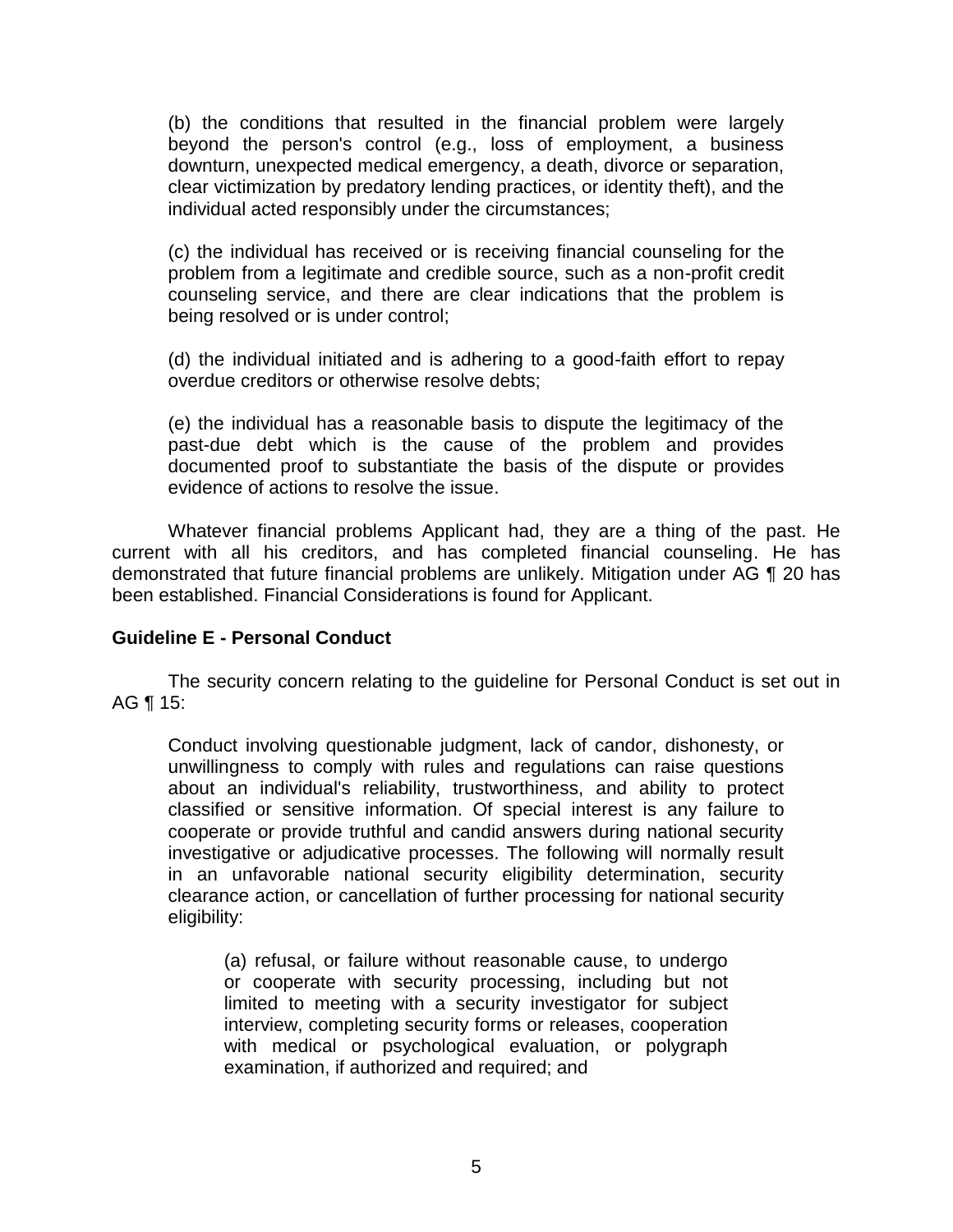(b) refusal to provide full, frank, and truthful answers to lawful questions of investigators, security officials, or other official representatives in connection with a personnel security or trustworthiness determination.

 The guideline notes several conditions that could raise security concerns under AG  $\P$  16. One is potentially applicable in this case:

 any personnel security questionnaire, personal history statement, or similar form used to conduct investigations, determine employment qualifications, award benefits or status, determine national security (a) deliberate omission, concealment, or falsification of relevant facts from eligibility or trustworthiness, or award fiduciary responsibilities.

 I find no willful falsification by Applicant, as he was unaware of any past-due debts when he executed his December 2018 e-QIP. Personal Conduct is found for Applicant.

### **Whole-Person Concept**

 Under the whole-person concept, the administrative judge must evaluate an applicant's eligibility for a security clearance by considering the totality of the applicant's conduct and all relevant circumstances. The administrative judge should consider the nine adjudicative process factors listed at AG ¶ 2(d):

(1) the nature, extent, and seriousness of the conduct; (2) the circumstances surrounding the conduct, to include knowledgeable participation; (3) the frequency and recency of the conduct; (4) the individual's age and maturity at the time of the conduct; (5) the extent to which participation is voluntary; (6) the presence or absence of rehabilitation and other permanent behavioral changes; (7) the motivation for the conduct; (8) the potential for pressure, coercion, exploitation, or duress; and (9) the likelihood of continuation or recurrence.

Under AG ¶ 2(c), the ultimate determination of whether to grant eligibility for a security of the guidelines and the whole-person concept. Applicant is well respected in his community and in the work place. (AppX I.) For all these reasons, I conclude Applicant clearance must be an overall commonsense judgment based upon careful consideration mitigated the Financial Considerations security concerns.